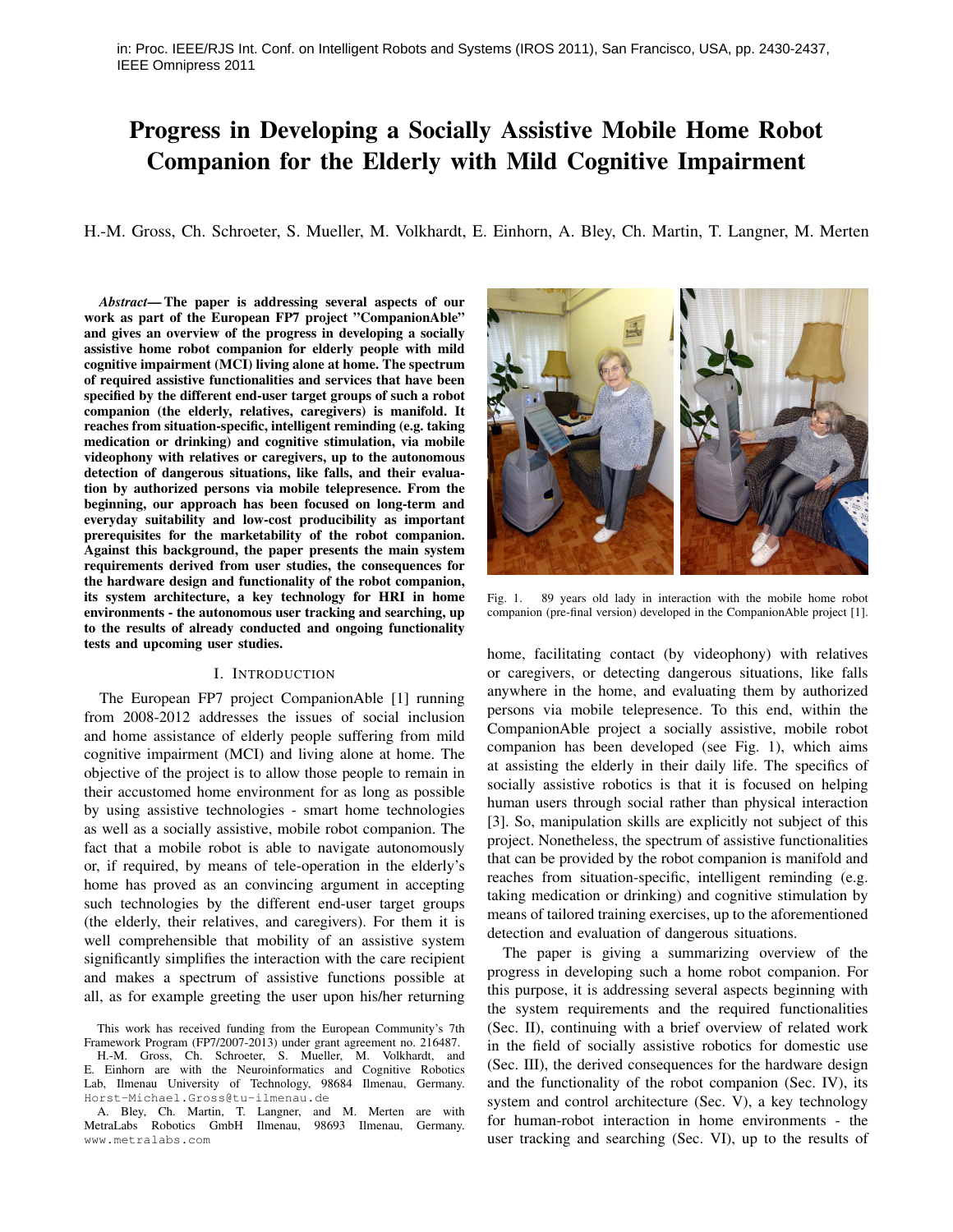already conducted and ongoing functionality testings with a particular focus on experimental results of the "Search user" behavior (Sec. VII). Section VIII closes with an outlook on the upcoming usability evaluations of the robot companion.

# II. REQUIREMENTS SPECIFICATION

The specification of the requirements on the home robot companion is based on a set of surveys and studies the CompanionAble consortium carried out in the first year of the project, as for example that presented in [2]. In the different surveys, more than 250 end-users (care recipients (CR), their relatives, caregivers, and care professionals) in Austria, Belgium, Great Britain, France, Holland and Spain have been interviewed about their individual needs and priorities in assistive smart home technologies and services that could be provided by home robot companions. As a result of these end-user studies the following categories of system requirements could be identified:

- *Communication:* any function that allows keeping in touch with the CR's family, friends, or care professionals, e.g. by videophony and telepresence
- *Safety:* any function that directly increases the safety of the CR, e.g. reminding taking medication, user monitoring and fall detection including emergency call functionality and remote-control of the robot for evaluating critical situations anywhere in the home
- *Services and assistive functions:* any function that improves the CR's daily life, as e.g. daytime management (daily routine, agenda updating), suggestion of clothing based on weather forecasts, keeping and dispensing personal items of the CR, entertainment and interactive media access
- *Therapy:* all functions that are intended to improve the CR's state of health, e.g. cognitive training exercises or stimulating games
- *Smart situation awareness:* information the robot companion can collect to allow for adapting its behavior to the CR's specifics, e.g. her typical daily activity course, or her preferences in communication with the robot.

To fulfill these requirements, a great number of different functionalities need to be ensured for navigation, HRI, and the assistive services. For autonomous *navigation* this includes: a) to build a detailed map of the apartment while the robot is manually driven around, b) to robustly selflocalize within the apartment, c) to drive to any target position in the home, d) to robustly avoid collisions with known and unknown obstacles, e) to efficiently pass through narrow doors or gaps between furniture, f) to autonomously drive and dock to the charging station, and g) to pass over thresholds and carpets.

For *HRI*, the following requirements were defined as mandatory: h) to robustly detect and keep track of a moving/static person, i) to orient towards a user or drive in a position facing the user, j) to follow a user through the room and the apartment, k) to autonomously search for a user in the apartment, l) to express simple emotions by using its facial capabilities, m) to notice when personal items of the

CR are placed in the robot's tray, n) to understand a defined set of command words/phrases, and o) to recognize a defined set of critical sounds, e.g. glass shattering.

Regarding the *overall services*, the following use cases were specified: p) initiating a videophone call to relatives or a care service, q) reminding the user to do a cognitive stimulation exercise, r) reminding of a forgotten event (e.g. taking medication), s) greeting the user at the entrance of the apartment when returning home including t) storing personal items in the robot's tray, and u) detecting a fallen user anywhere in the home and evaluating the situation by teleoperating the robot.

The user studies have also shown that the existence and the design of a robot head play a crucial role in the context of enabling and stimulating social interaction. Only a robot head can really stimulate and motivate people to listen to the robot and to engage in dialog with it showing adequate robotic emotions during interaction. Moreover, the robot should be able to keep and identify personal items with a tendency to be misplaced by the elderly. These and some more requirements have directly influenced the design and the functionality of the robot companion (see Sec. IV and V).

## III. RELATED WORK

In recent years, socially assistive robotics for domestic use has been a rapidly increasing field of research and development [3]. Therefore, this section can only give a fragmentary overview of the state-of-the-art in this field with a focus on socially assistive home robot companions. Developments on mobile robots with manipulation skills, as for example the well-known MOVAID, Hermes, ARMAR, or the probably most advanced wheel-based robotic home assistant Care-O-Bot, are not covered here. A very good overview of this branch of assistive robotics is given in [4].

The CMU Pittsburgh *NurseBot* project [5] (1998-2005) was one of the first research endeavors that dealt with robotic assistance for the elderly. The robotic platform was used to test several ideas for such a companion, including intelligent reminding functions, telepresence applications, surveillance, simple social interaction, and help for physically impaired people. The European FP6 project *COGNIRON* [6] (2004- 2007) was focused on researching enabling technologies for socially assistive robots whose ultimate task was to serve humans (not primarily elderly or cognitively impaired persons) as a companion in their daily life. To this end, the focus was on studying the perceptual, representational, reasoning and learning capabilities of embodied robots in human-centered environments. The European FP6 project *Robots@Home* [7] (2007-2010) aimed at creating an open mobile platform that should pave the way for introducing robots in homes. This involved not only the development of the hardware, but also the creation of an embedded perception system for learning rooms and maps which should facilitate safe and robust navigation in homes. The still running FP7 project *LIREC* (Living with Robots and Interactive Companions) [8] (2008- 2012) addresses a number of key scientific and technical areas required for long-term companion relationships with a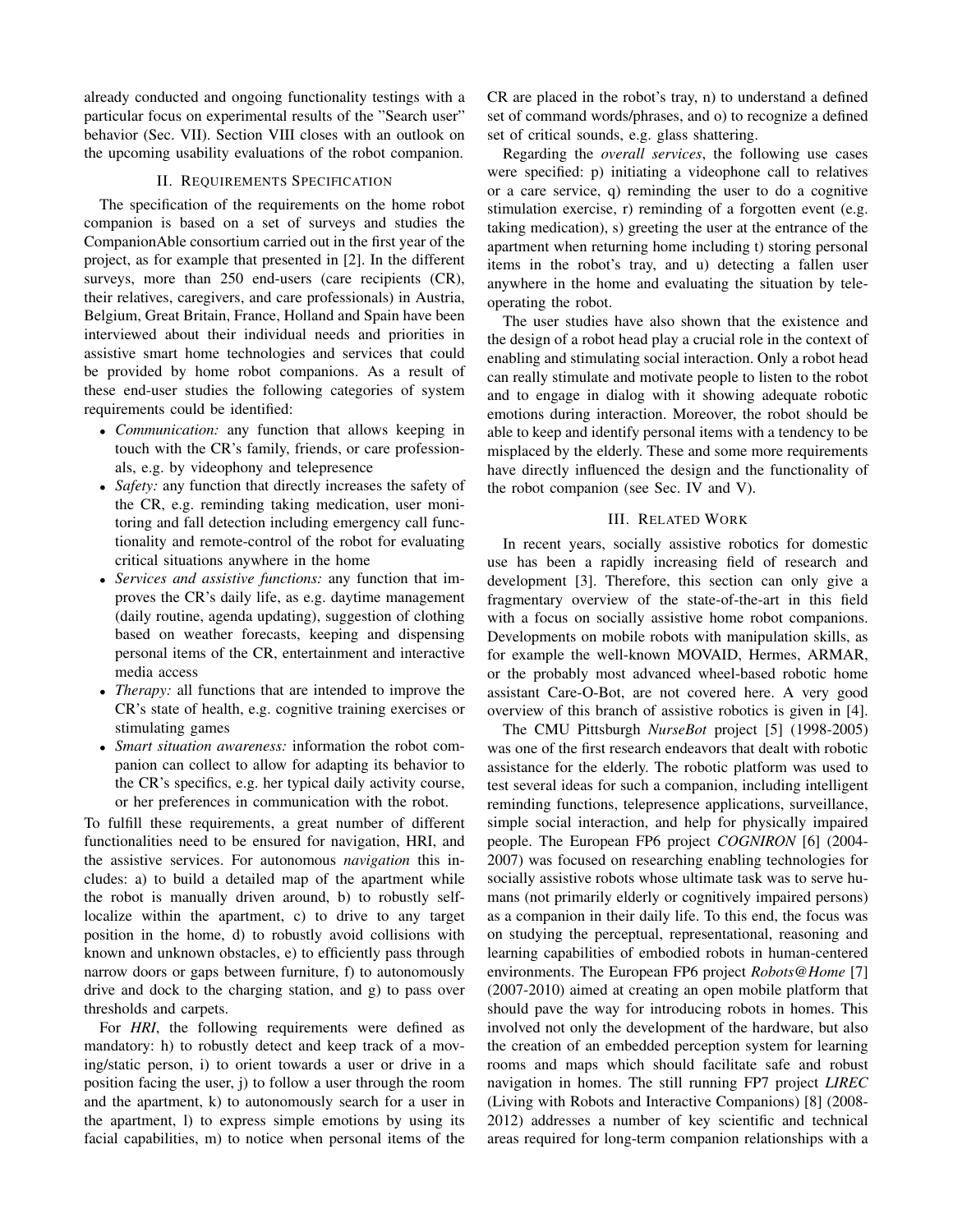focus on perception, memory, emotions, communication, and learning. This also includes an empirical evaluation in real social settings to validate the theory developed.

The approaches mentioned here are either researchoriented systems or proof-of-concept demonstrators not yet ready for operation in real home environments with ordinary end-users. Typically they show limited functionality regarding a completely autonomous navigation behavior and require instructed users and the presence of roboticists during their operation to handle unexpected situations. An important step on the way to introduce social robotics technologies in real homes has been done with the Swedish mobile telepresence system *Giraff* [9], which has been available on the market since 2010. The *Giraff*, however, is completely operated by remote-control by authorized relatives and caregivers. The communication occurs by means of a tele-operated, tiltable display with camera, and a speaker and microphone mounted on a mobile base.

Having true autonomy in mind, none of these systems can already be considered as home robot companion suitable for everyday use. Moreover, most of them have not been involved in assistive tasks over longer periods of time, or were subject of long-term field trials in real homes. Therefore, the work in CompanionAble is aiming at both aspects. In this paper, however, we are focusing on the technical functionalities and design aspects of a home robot companion that fulfils the user requirements, is suitable for everyday and long-term use, and allows for a low-cost producibility as important prerequisite for the marketability of such a robot.

# IV. DESIGN OF THE ROBOT COMPANION

To ensure a high acceptance of the robot companion by the different end-user target groups, their requirements regarding the functionality, usability, and appearance of the robot (see Sec. II) have been taken seriously from the beginning of the design process. With a height of 120 cm, the robot companion is comparable to the size of an 8 years old child. Its size is optimized for a friendly appearance and an ergonomic operability by a standing or sitting user. Fig. 2 depicts the pre-final (left) and the final, still to be completed version (right) of the robot companion. As usual for socially assistive robots, our companion does not have any manipulators. In both versions, the drive system consists of a differential drive and a castor on the rear. This gives it a good maneuverability and stability in spite of its height and weight of less than 50 kg. For navigation, user monitoring, HRI and safety, both versions of the robot are equipped with various interaction devices and sensor systems subsequently described.

*Tiltable touch-Screen:* The touch-screen is the central unit for graphical and touch-based communication with the robot. It is designed as vertically mounted 15,4 inch wide screen display. To ensure the best usability, the display unit can be tilted up and down in order to allow for an optimal interaction with a standing and sitting user (see Fig. 1). To avoid trapping of fingers or hands between the display and the robot casing, for safety reasons a force sensor is



Fig. 2. Design stages of the robot companion developed in the CompanionAble project [1] with its main equipment for environment perception, navigation, and HRI. The left figure shows the pre-final version of the robot which has been and is being used for first functionality tests and diverse user trials in 2010 and 2011. The upper part of the robot's enclosure is made of ABS plastic mixed with aluminium. As interim solution, the lower part is made of textile fabric, which will be replaced by a whole-body ABS plastic enclosure in the final version shown on the right (lower part omitted).

integrated in the tiltable display to measure the pushing force of the display motor.

*Robot head and face:* As additional interaction channel and imitating a pleasant technical face, the robot has a head with two OLED displays as eyes, which can be used for expressing a spectrum of robotic emotions or following a moving user with the eyes. These features are very helpful for intuitive HRI and for getting and staying in contact with the user.

*Tray for personal items:* As requested by all end-user target groups, the robot companion is equipped with a tray, where the elderly person can place personal items, which s/he tends to mislay more or less often, like glasses, wallet, keys, mobile phone, etc. As result of usability studies, the tray has been rearranged from a position below the display in the prefinal version to a higher position behind the touch-screen for the purpose of a better reachability when sitting and standing. As an important feature, the tray uses RFID technology to detect and automatically register personal items equipped with RFID tags. This tagging is not a limitation anymore, because very small tags with a size of 2x2 mm are available meanwhile. Using the knowledge about the items put down in its tray, the robot is able to remind the user to move something in or out, if needed.

*Docking concept for battery re-charging:* For completely autonomous re-charging of the battery, a new docking concept had to be developed. One of the main challenges was to find a technological solution that allowed for a direct connection of the robot to the line voltage of the home, because it should be possible to connect and disconnect the charging connector by the robot platform itself without expansive actuators or the assistance by a human. Inspired by the connector concept known from water boilers used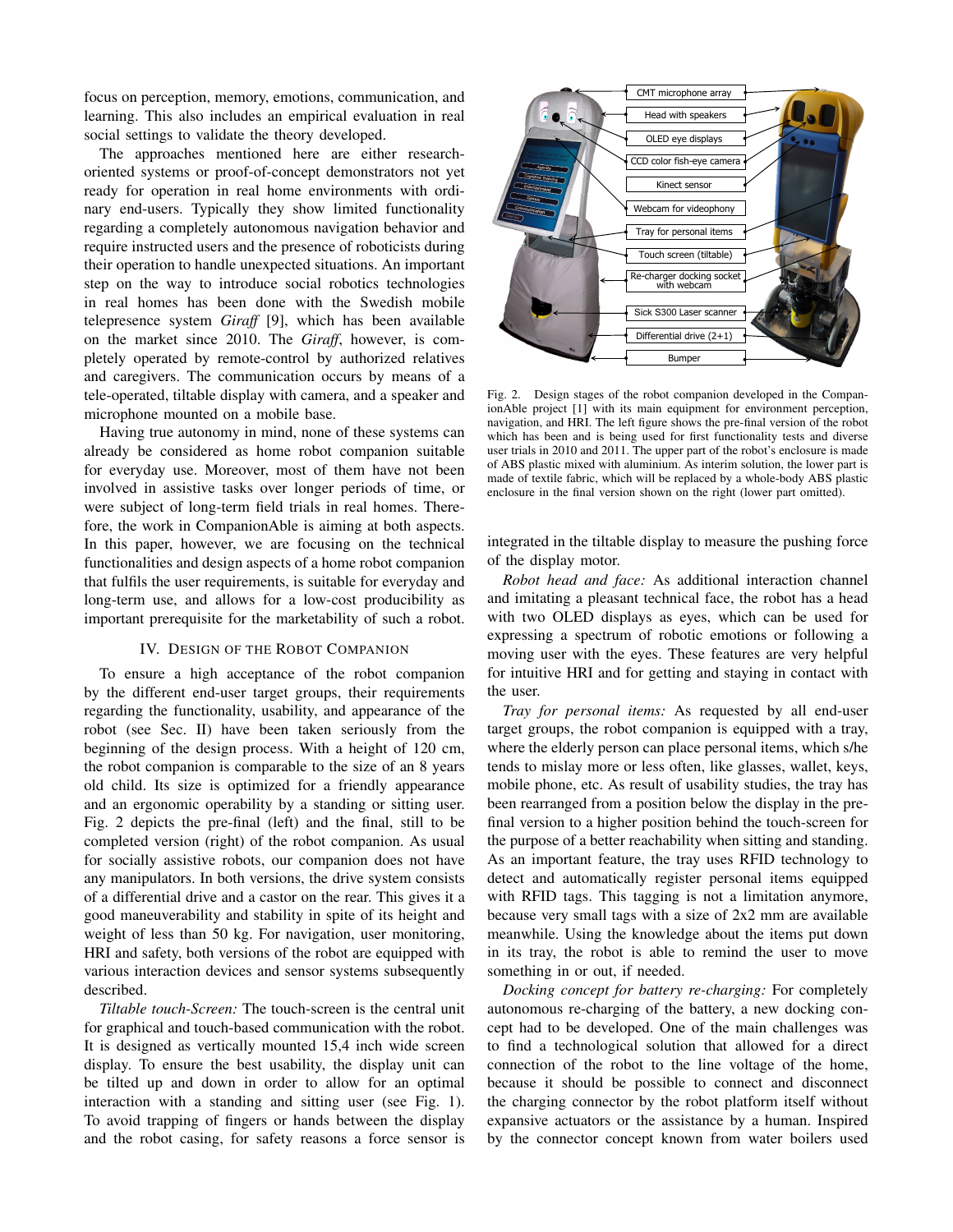in millions of households, a safe charging connector has been developed with a socket on the rear side of the robot (see Fig. 2) and a spring loaded plug for the wall. Above the socket, there is a low-cost webcam mounted to detect synthetic markers that are used for the autonomous docking to the socket. In functional testings, we achieved a very good and robustly repeatable docking behavior which is an important prerequisite for autonomous re-charging and, therewith, the long-term applicability of the robot companion.

For HRI and navigation, both versions of the robot are equipped with diverse sensor systems (see Fig. 2). Here only a brief overview is given, while in [10] more details are described. One high resolution camera  $(1600 \times 1200)$  pixels) with a  $180^\circ$  fish-eye lens mounted in the middle of the robot's face as a kind of snub nose is used for people tracking and obstacle detection. In the pre-final version, a further webcam is placed within the tiltable display immediately above the touch screen. This way, the camera can continuously face the user during interaction with the robot which is a prerequisite for such functionalities like videophony or facial expression analysis during interaction. This webcam has been replaced by a Microsoft Kinect sensor in the final version of the robot. The depth camera of the Kinect provides a dense depth image that can be used to build dense 3D point clouds of the environment in front of the robot. Therefore, in the final version the depth camera will be used as additional sensor for more robust obstacle detection as well as person detection and tracking. The RGB camera of the Kinect is to substitute the webcam for videophony and facial expressions analysis during interaction. Moreover, the robot is equipped with a microphone array using the coincidence microphone technology (CMT) from project partner AKG in Austria (www.akg.com). The CMT array placed at the top of the robot is utilized for localizing a talking person and sound signal enhancement based on beam-forming which is helpful for videophony and speech-based people tracking.

For obstacle detection, map building, localization, and person tracking, the robot is additionally equipped with a SICK S300 2D-laser range finder. The protective field areas of this sensor are used to detect obstacles close to the robot. This allows for the lowering of the moving speed if a collision is imminent. A closed rubber-based security collision sensor (bumper) mounted around the robot's base plate is used to detect collisions of the robot with obstacles that are invisible for the other sensor systems or moving faster than the reaction time of the robot. The sensor information of the laser range finder and the collision sensor is directly connected to the motor controller. This guarantees a rapid and reliable system response and stopping brake independent of software control. All safety-relevant sensors are integrated in accordance with technological standards and will be certified by the German Technical Inspection Agency in the near future.

#### V. SYSTEM ARCHITECTURE

To guarantee the main requirements to a modern robot control architecture, like modularity, extensibility, efficiency,



Fig. 3. Main components of the robot's layered system architecture.

customizability, reusability, and rapid application development, in continuation of our approach presented in [11] we have separated the robot-specific methods and skills from the application itself resulting in a flexible layered system architecture (Fig. 3). In this architecture, the bottommost layer, the *Hardware Layer*, encloses the robot hardware (sensors and actuators), the operating system, and the low-level interfaces to the hardware. The low-level sensor information is processed in the next higher level, the *Skill Layer*, which provides a set of necessary, robotic-specific basic skills that are executed in the Hardware Layer. These skills are only weakly coupled and do not need any coordination due to nonconflicting hardware resources. The *Skill Layer* covers the whole spectrum of navigation skills including map building and localization. Furthermore, specific perception skills, like person detection and tracking as well as face analysis, are implemented in that layer. Speech synthesis and the GUI are also placed in this layer and provide their services to the higher application levels. Due to the modularity of this layer, existing open source software solutions, e.g. for navigation and user detection, can be and have already been integrated here (see Sec. VI).

Above the independent skills there are diverse modules representing the application control which make use of the basic features provided by the skills. The simplest controllers using the navigation and people detection skills are the *Navigation Behaviors*. These are exclusive units each representing an individual control loop for accomplishing the different task-oriented navigation behaviors of the robot. Here, for example, a "Search user" behavior is realized that uses the history of person detections and a set of navigation points,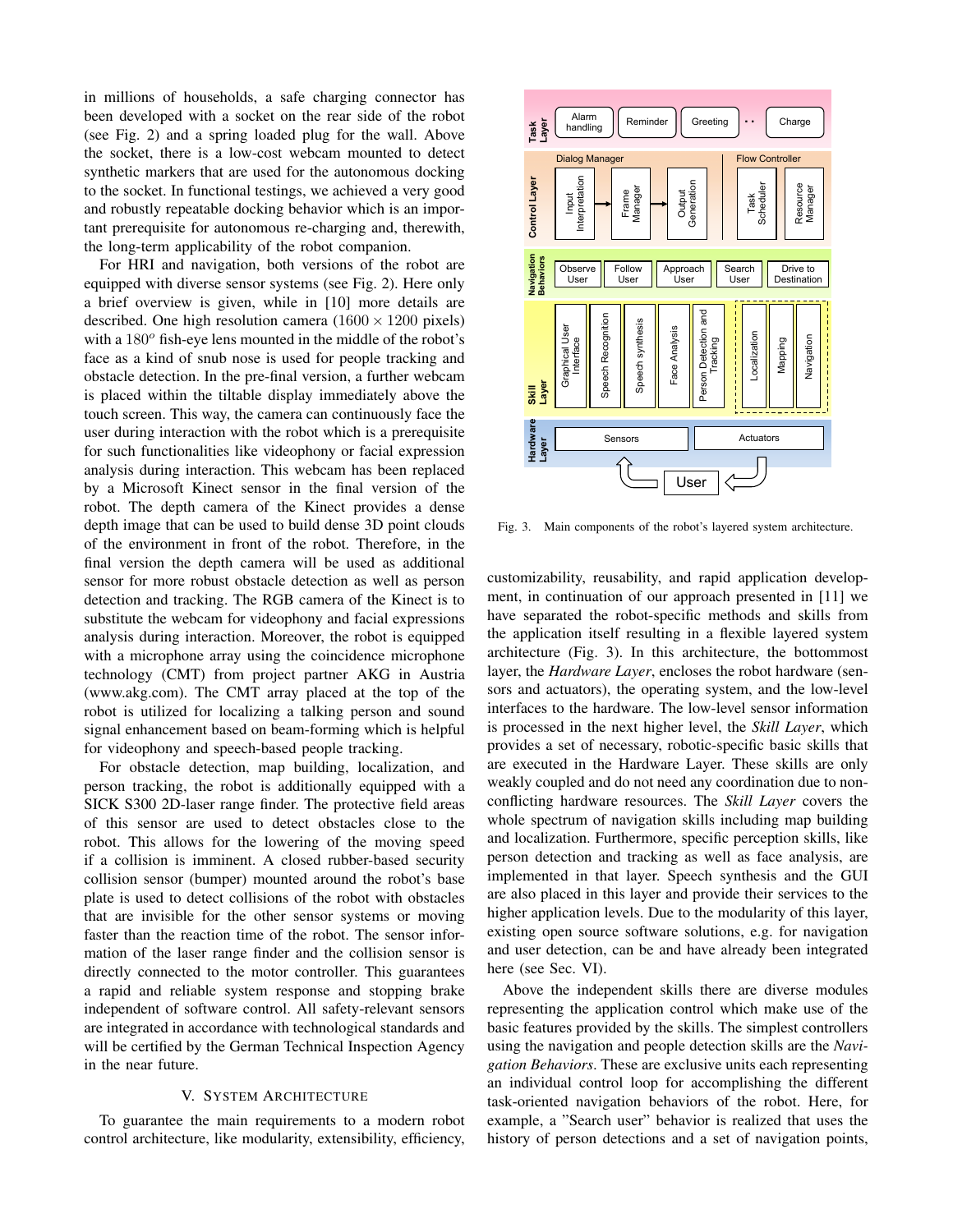which are checked one after the other in order to cover the whole apartment, while searching for the user using the "Person detection and tracking" and "Navigation" skills. Other behaviors are "Approach user" and "Follow user" which are necessary for direct interaction as well as passive user observation, which is active most of the time when no direct interaction takes place. When this navigation behavior is active, the robot looks for an unobtrusive position, from where it has a direct view to the user in order to recognize critical situations, like fall events.

The exclusive navigation behaviors as well as the input and output skills are utilized by the modules of the *Control layer*, which form the "Dialog Manager" and the "Global flow control". The "Dialog Manager" consisting of an input interpreter, a frame manager, and an output generation module is responsible for organizing the direct interaction with the user. Here, the infrastructure for multi-modal input fusion, coordination of the dialog progress, and generation of multimodal outputs using speech, display, and facial expressions is provided. The "Dialog Manager" follows a frame-based approach, where the content of the dialog is defined in a set of scripts residing in the highest layer, the *Task Layer* where the content of the application is defined. which are checked one after the orient to orient the orient is of the propagation of the "Papel and the the model in the state model. The model is the transfer of the model in the state model in the state model in the sta

Since the "Dialog Manager" is more a reactive subsystem handling interaction with human once the dialog has been initiated, the proactive part consists of a "Task Scheduler" and a "Resource Manager", which are responsible for coordination of the partially competing task controllers implemented in the *Task layer*. These controllers are realizing different primitive control loops, as e.g. adjusting the display to the user position or coordinating the charging of the robot, which incorporates a docking to the charging station as well as an undocking if any other task needs to drive around. Also hierarchical dependencies among these tasks can occur.

By means of this decomposition, we could avoid instantiating one complex state machine for application control and preserved extensibility and reusability. Coordination among these controllers of the *Task layer* is realized by a set of system resources, which are granted according to a dynamic prioritization by means of the "Resource Manager". This prioritization is also represented in the "Task Scheduler", which is responsible for the activation of event- and timetriggered tasks, like reminding to take medication, giving advice in daily activities, or offering the cognitive training exercises. All these tasks have a priority value allowing for a coordination with the user's current activity, in order to be situation-adaptive and not disturbing.

*Example for activation flow:* For better explaining the internal flow of activation, a typical use case has been selected - the delivery of a reminder (e.g. to take medication), which is defined by a period in time when it has to be delivered, and a priority to prevent an immediate interruption of other ongoing and possibly more important activities. In that case, the robot normally is in the passive observation behavior, and the "Person detection and tracking" skill tries to recognize the user's current activity, which is written to



Fig. 4. Overview of the tracking framework. In this work, we used 4 different observation cues to feed the tracker. The innovation is a module to detect people lounging at resting places. Furthermore, optional IR motion sensors can guide the behavior of the robot.

an adequate moment in time when the user has finished the current activity and is available for a reminder dialog. In this case, the "Task Scheduler" will indicate the need for interaction to a controller in the *Task layer*, which will request the drive resource in order to activate the "Approach user" behavior. Hence, the other controllers have to reach a safe state and have to release the drive resource first. Once the "Approach user" behavior has been activated, the "Navigation" skills are utilized for driving to the position determined by the "Person Detection" skill. In case of a user found in interaction distance to the robot, the "Task Scheduler" finally will execute the task and trigger the respective frame in the "Dialog Manager". This reminder frame will use the "Dialog output" generation in order to express the message verbally as well as on the screen. A possible answer given by the user will be recognized by the "Speech recognition" skill or the touch display. Also a head nodding is possible and will be interpreted by the input interpretation module as a confirmation that the message has been understood by the user. In case of a missing confirmation or a request for presenting the reminder later, the frame can reschedule the reminder at the task scheduler. If the message has been delivered successfully, the frame will be finished and the dialog will be finalized.

#### VI. USER TRACKING AND SEARCHING

To offer the different service functionalities to the care recipient (CR), the robot system employs several autonomous behaviors (see Fig. 3, middle layer). First, observing the user in a non-intrusive way allows to facilitate services that require interaction or to react on critical situations. A second behavior is following and approaching the CR if interaction is desired. Third, the robot must seek for the CR if a reminder has to be delivered or a video call comes in, and the CR is not in direct proximity of the robot. In that case, the robot should also be aware if the CR is not at home at all. A prerequisite to all these behaviors is the robust detection and tracking of the user in the apartment. In contrast to other interaction applications in public environments, people in home environments often do not face the robot in an upright pose but sit on chairs or lie on sofas. Therefore, our system combines state-of-the-art methods for up-right pose people detection with a module to detect users independently of their pose at places, where they usually rest.

## *A. User Detection and Tracking*

Our person detection and tracking system comprises a multi-modal, multi-cue tracking framework based on the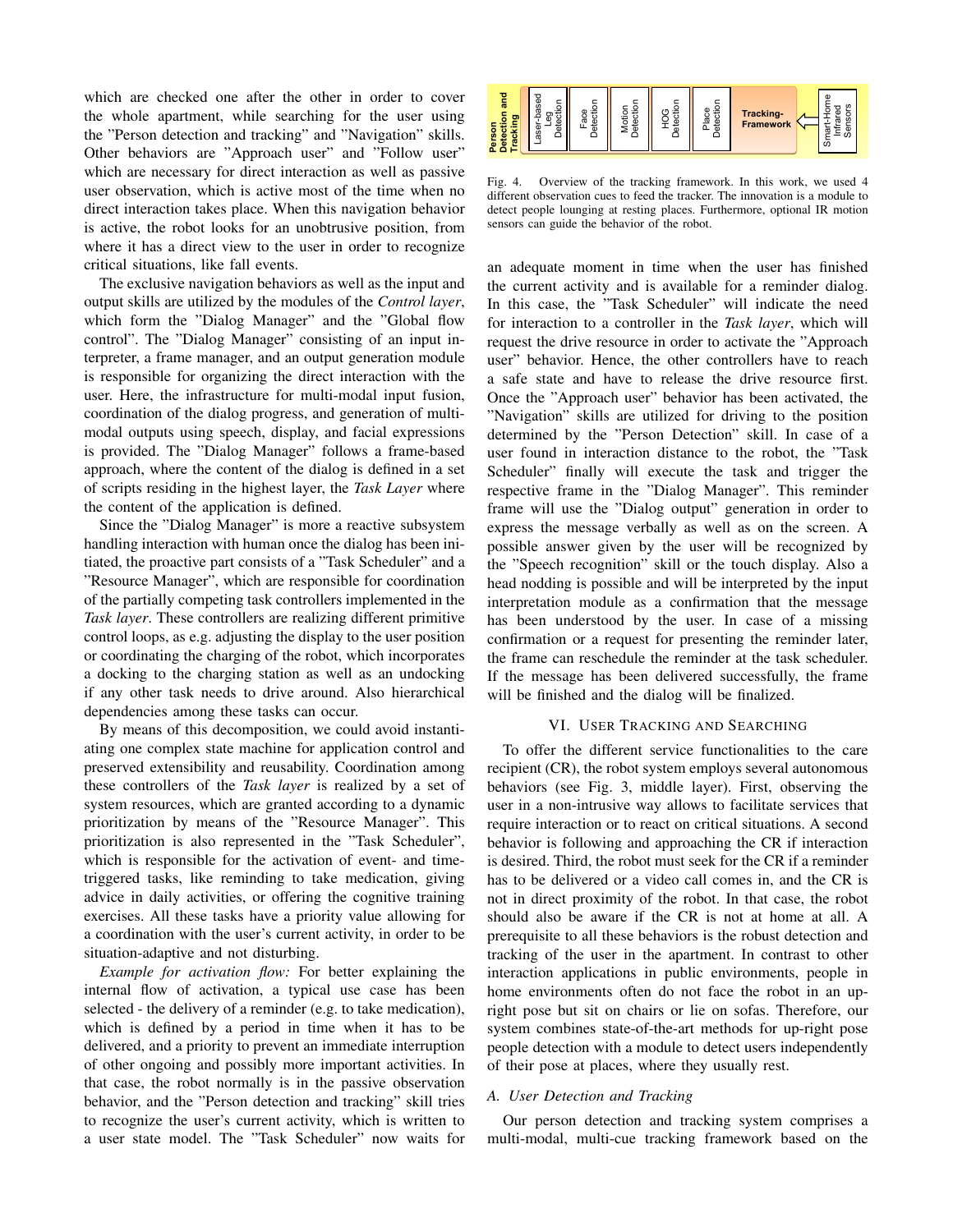Kalman Filter update regime. The advanced system handles a set of independent 3D position hypotheses of people, which are modeled by Gaussian probability distributions. Adding the velocity results in a six dimensional state space  $s =$  $(x, y, z, v_x, v_y, v_z)$  for each hypothesis. We use the head of the user as the reference for alignment. Therefore, z denotes the height of the user's head. The tracking system is designed in a framework-like fashion to incorporate the detections of arbitrary observation modules, also from existing open source solutions (see below). New position observations are transformed to the 3D representation of the tracking system. When using range-based detection modules, a Gaussian is created at the  $x, y$  position of the range measurement with a height value set to the common size of a person  $z = 1.70$ . In case of visual detection modules, we transform the bounding box of the user into a 3D Gaussian by using the parameters of the calibrated camera and estimating the distance my means of the size of the bounding box. The detection quality of the respective sensor is incorporated into the covariance of the Gaussian distribution, i.e. laser-based detection results in low variance in distance and direction but in large variance in height while visual detections have a high variance in distance estimation. Each resulting detection is associated with the closest hypothesis in the system. If a distance threshold is exceeded, a new hypothesis is introduced. Once the system knows the associated source for that observation, the position of that hypothesis is updated using the Kalman filter technique. In this work, we apply laser-based leg detection and multiple visual detection modules (Fig. 4). The first module is based on the boosted classifier approach of [12] and discovers legs in laser-range data. By searching for paired legs, the system produces hypotheses of the user's position. The face detection system utilizes the well-known face detector of Viola & Jones [13]. The motion detection cue of [14] is only activated when the robot is standing still and uses a fast and simple image difference approach. Furthermore, we apply a combination of a full-body HOG detector [15] and an upper body detector [16]. The system described so-far is able to detect and track upright standing (mainly through legs and HOG) and sitting in frontal-view people (mainly through face and upper-body HOG) in the surroundings of the robot.

# *B. User Detection at Common Resting Places*

When a person is watching TV, reading newspaper, making phone calls, working or sleeping, s/he is typically not doing this in an upright sitting or standing pose, but is sitting or lounging on chairs or lying on sofas. In these cases the cues typically fail. Therefore, we developed a method that first learns the appearance of places in the apartment where the user usually rests. Afterwards, the deviation of occupied places from the respective models and the similarity to an up-to-date user model are used for detection.

*Definition of places:* We define places as positions in the apartment where the user is usually encountered, e.g. chairs, sofas, working desk. Each place  $P$  is represented by a 3D box. Figure 5 (left) shows an exemplary place



Fig. 5. Place definition. (Left) Bounding box (red rectangle) of one place (the couch) in the occupancy map of the test apartment. The robot is in its observation position (red circle). (Right) The place's bounding box projected into the camera image shows the couch with the user resting on it.

position in the world centered occupancy map used for navigation, and the 2D-projection of the place box into the current camera image of the robot. Naturally, the content of the place-boxes looks completely different in the camera image, if observed from different positions. Since the system is learning the appearance of a number of places in the apartment, we need to restrict the number of poses from which the robot is observing them. Therefore, each place is assigned *n* observation poses  $\mathbf{O} = (\mathbf{o}_1, \dots, \mathbf{o}_n)$ , where  $\mathbf{o} = (x, y, \phi)$  with  $x, y$  representing the world coordinates of the robot's position and  $\phi$  denoting the heading of the robot. The restriction of the number of observation positions ensures that the variance of the place appearance is limited. Additionally, some kind of feature description model  $M$  of the place is added. In this work, we use a contextual color histogram as place model.

*Contextual color-based place model:* The color-based place model comprises the appearance of each place in multimodal histograms (RGB color space with 8 bins in each dimension). Each place is observed from different, but predefined view-points given different illumination conditions, e.g. ambient day-light and electric lighting in the evening. For an efficient representation, we use a multi-modal color place model augmented by a discrete context distribution capturing the circumstances of the histogram's acquisition (e.g. the origin of the histogram, like viewpoint and daytime). In the process of learning, the model maintains unique and distinctive representations of a place, but merges similar descriptions. An important condition is that the user is not occupying these places during the learning phase.

*User model:* The color model of the user is similar to the color model of places, but without the context distribution. Model learning is done by first creating a Gaussian Mixture background model [17], when the robot is standing still and no hypothesis is in front of the robot's camera (given by the tracker output). This background model is used for background subtraction. Then, the user is asked to walk in front of the robot's camera to learn the 3D color histogram of the user in the foreground. To remove shadows and to refine the segmentation, we apply the GrabCut algorithm [18].

*Recognition of the user:* Once the place models and the user model have been trained, the system is able to detect the user in arbitrary poses at the learned places. For that purpose, the robot drives to the predefined observation positions and checks each place. By comparing the current appearance to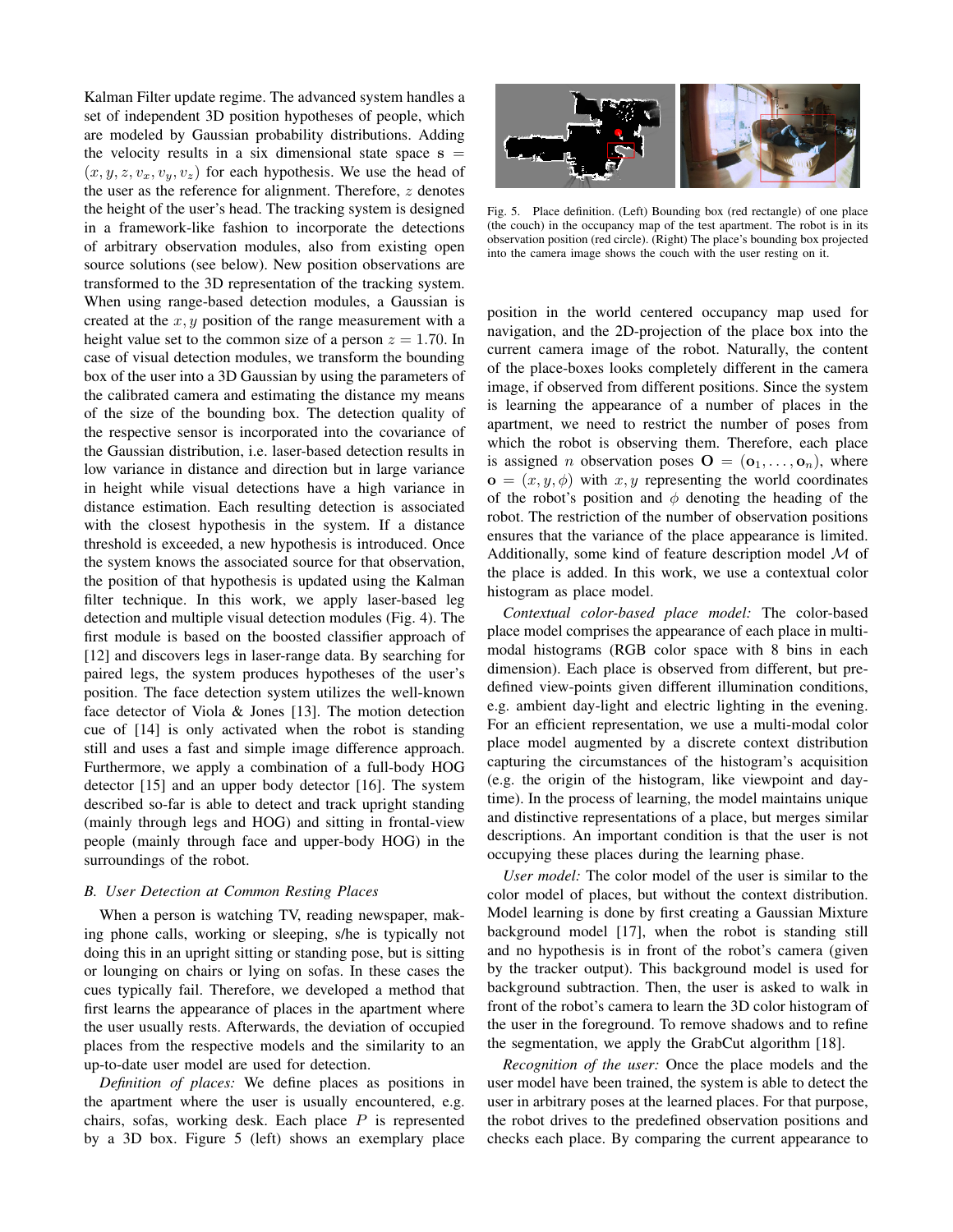

Fig. 6. User position likelihood map of the apartment: triangles indicate positions of IR-sensors. Red color codes the time elapsed since the respective sensor was activated for the last time (the brighter the more recent).

the place and user model, the system can decide if the place is occupied by the user. If the user is present, this results in low similarity to the place model, because the appearance of the place is partially covered, and a high similarity to the user model. If the user is not present, the results are vice versa. To finally decide if a place is occupied, we trained a single linear Support Vector Machine (SVM) [19] on data of multiple labeled runs with empty and occupied places. The resulting SVM then decides for each place if the user is present given the similarities to the place and user model. A more detailed description of our approach is given in [20].

#### *C. Integration of Smart Home Sensors*

Every time the user needs to be searched in the apartment, because s/he got out of the range of the robot's sensors, a proper search strategy has to be activated in the "Search User" behavior. Then the robot checks each of the aforementioned observation positions for the user's presence using the tracking framework including the place-detection module. The tracking system also detects a standing user while driving from one observation point to another. Generally, if no data is available from the motion sensors, the robot starts with the observation position closest to the last known position of the user. By incorporating the detection capabilities of IR motion sensors installed in the smart home environment, a more sophisticated search strategy can be applied. The achievable spatial accuracy of the sensors is not sufficient for fine user detection suitable for interaction, but more than enough to decide where to search first. The user position likelihood map shown in Fig. 6 is built up by the robot using the history of activations of the IR motion sensors. In the given example, the user was sitting on the couch in the living room, before s/he moved through the dining room to the kitchen, where s/he is resting now. On a given "Search User" task, the robot now can start its search with the place with the highest (most recent) activation (the kitchen), before it begins to check the other places with weaker activations (dining room, living room). If nobody is detected after all places have been visited, the user is assumed to be not at home. Using the sensor information decreases seeking time enormously, because the robot usually drives directly to an observation position close to the user.

## VII. FUNCTIONALITY TESTINGS

As described in Section II, we defined a number of system requirements with respect to the navigation and HRI capabilities of the robot companion to assess the performance of the different subsystems and the robot companion as a whole before usability studies can take place. With respect to the *navigation functionality*, most of the defined tests (a)-(g) have already been completed successfully from qualitative point of view, only test case (f), the autonomous driving and docking to the charging station, still needs to be finalized until the upcoming user studies. A detailed quantitative analysis of the navigation capabilities regarding localization and positioning errors, velocity profile and smoothness of the movement trajectories, distances to obstacles, etc. is still pending, but in preparation.

The defined requirements on *HRI* (h)-(o) are also currently being tested and evaluated. Most of these tests could be finalized successfully from qualitative point of view, however, the functionalities  $(i)$ ,  $(l)$ ,  $(n)$ , and  $(o)$  still need to be made more robust. First quantitative studies could be finalized quite recently, and we expect the others to be finished by fall 2011.

Of particular importance for the robot's service functionality is the requirement (k), the search user behavior, because the robot should robustly find its current user as quickly as possible if s/he has been lost from view and reminders and incoming video calls have to be delivered. For the quantitative study of this behavior, we played more than 100 hide-and-seek "games" (test runs) and determined the average search time and the success rate (see [20], too). In these studies, all detection modules of the tracking system shown in Fig. 4 were activated, and the smart home IRsensors were utilized to sequence the observation positions as described in Sec.VI-C. Each game started with the robot situated on a fixed starting position. The user then "hid" somewhere in the apartment by resting on one of the learned places. Occasionally, the user did not occupy any of these places, but stood somewhere in the apartment. Furthermore, in a few games the user was not present in the apartment at all. The ground truth of the user's position was labeled manually. The robot then started searching for the user by driving to each observation position and checking for the user's presence. If the user was not found on a specific place, the robot went on checking the other places. If the robot found the user lounging at a resting place or standing somewhere in the apartment, it logged the detection position and the time when the detection was made and returned to the starting position to end the game. If the user was not present in the apartment or the robot failed to detect her or him on the specific place, the robot returned to the starting position after checking all places, logging the moment of arrival.

Table I shows the results of these experiments. We regarded a test run as successful if the distance between the robot's user detection and the ground truth was below 1 meter, or if the robot returned to the starting position after checking all places, if the user was not present. Table I (a) depicts games in which the user was mostly lounging at different places and occasionally just standing. The success rate was rather high with 74%. Errors mostly occurred when the user was in an unfavorable position and proper color